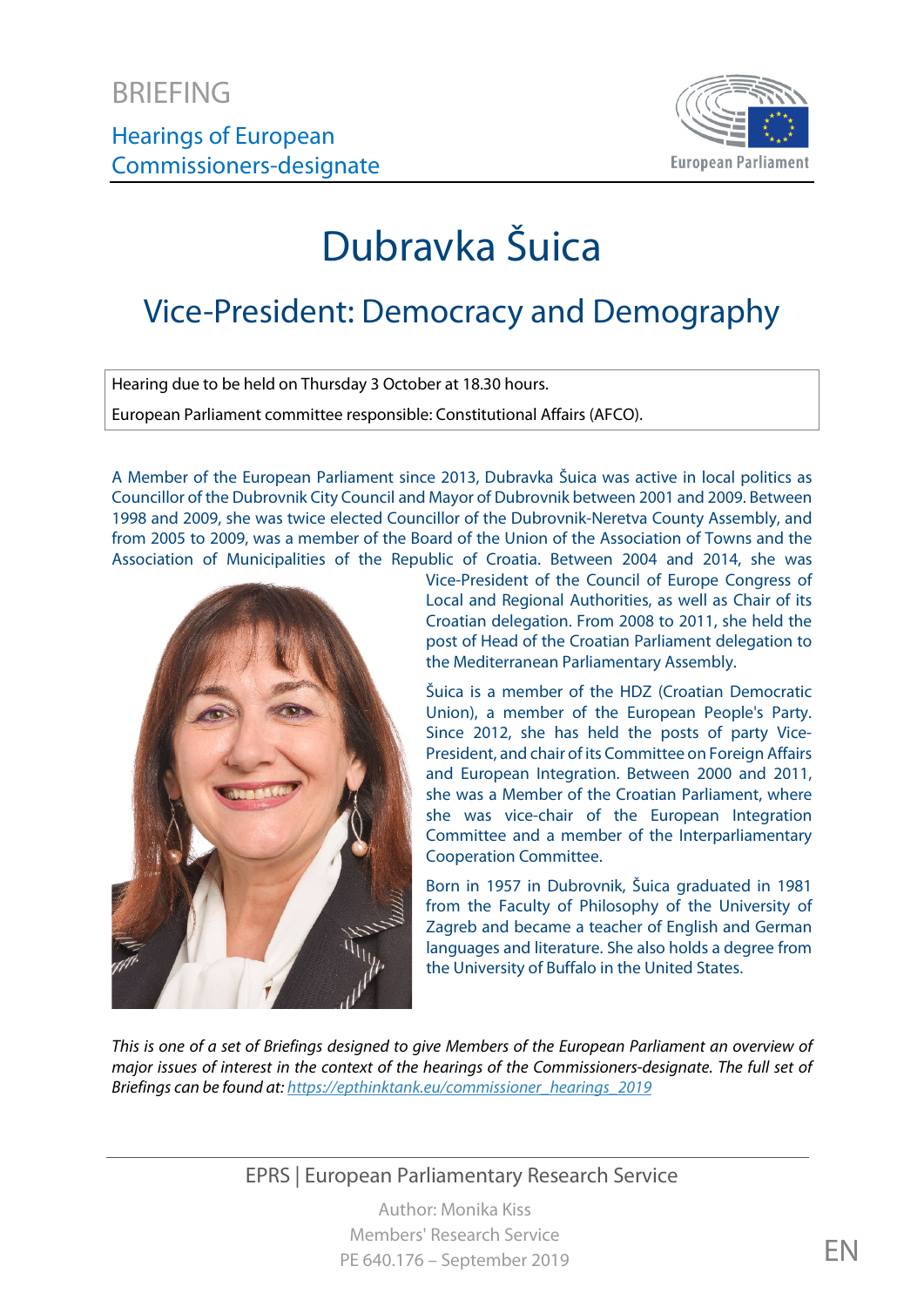### Background

A higher turnout in the May 2019 European elections demonstrated European citizens' renewed desire for a greater say in the evolution of the European Union. European Commission Presidentelect von der Leyen appears to agree, and has created the first Commission [portfolio](https://ec.europa.eu/commission/presscorner/detail/en/IP_19_5542) dedicated to democracy and demography, linking it to a Conference of th[e Future of Europe,](https://ec.europa.eu/commission/priorities/democratic-change/future-europe/white-paper-future-europe_en) to start in 2020 and run for two years.

A recent loss of faith in democracy can be detected as resulting from deeper changes in our society, including a lack of effective action on adverse economic circumstances affecting certain social and regional groups. [Statistics](https://ec.europa.eu/eurostat/documents/3217494/9210140/KS-HA-18-001-EN-N.pdf/655a00cc-6789-4b0c-9d6d-eda24d412188) illustrate a connection between these negative tendencies and demographic developments: population decline can be observed across parts of eastern and southern Europe and some central regions of France and Germany. Recent trends in immigration stemming from non-EU countries may even start to alter the demographic balance in a few EU regions. Important demographic contrasts can be observed between the core and periphery, both at EU and Member State levels, such as population increase in certain urban areas (especially capital cities) and coastal areas. Conversely, peripheral, rural, mountainous and sparsely populated areas are affected by depopulation. Insufficient and inadequate social measures, especially concerning working parents, young people, children and the elderly also contribute to changing EU demography. Despite significant recent developments, such as a new [Directive on Work-Life](https://eur-lex.europa.eu/legal-content/EN/TXT/?uri=CELEX:32019L1158)  [Balance,](https://eur-lex.europa.eu/legal-content/EN/TXT/?uri=CELEX:32019L1158) the [Youth Guarantee,](https://ec.europa.eu/social/main.jsp?catId=1079) and pensions systems developments, much remains to be done.

#### Priorities and challenges

The new Commission will have to deal with a number of [democratic and demographic](https://ec.europa.eu/commission/sites/beta-political/files/mission-letter-dubravka-suica_en.pdf) challenges, the most important being: ensuring citizen participation in decision-making; tackling poverty and social inequality; reducing 'brain drain'; and ensuring equality between genders, age groups, national and cultural identities and regions.

A new push for democracy in Europe is one of the six headline ambitions of th[e political guidelines](https://ec.europa.eu/commission/interim#political-guidelines)  [for the next European Commission.](https://ec.europa.eu/commission/interim#political-guidelines) Citizens should play a leading and active part in setting the priorities of the EU. One democratic aim is to achieve more transparency throughout the legislative process. President-elect von der Leyen is planning that the Commission propose a new European democracy action plan, to address the threat of external intervention in European elections, and make legislative proposals to ensure greater transparency regarding paid political advertising, as well as clearer rules on the financing of European political parties.

Full implementation of th[e European Pillar of Social Rights](https://eur-lex.europa.eu/legal-content/EN/TXT/?uri=CELEX%3A32017C1213%2801%29) at EU and Member State level is a priority not only in the Commission's political guidelines, but also under the 2019-2024 [European Council](https://www.consilium.europa.eu/en/eu-strategic-agenda-2019-2024/)  [Strategic Agenda.](https://www.consilium.europa.eu/en/eu-strategic-agenda-2019-2024/) An important part of the pillar is further improvement in work-life balance: parents and people with caring responsibilities should have the right to take suitable leave, to flexible working arrangements and access to care services. Significant progress has been made in this area (such as the Work-Life Balance Directive), but the new Commission will have to coordinate work on better reconciliation of work and family life and on ensuring full implementation of the directive.

At European level, there is a broad and clear consensus that action is needed to address child poverty and social exclusion, which endangers 25 million children under the age of 18 in the EU. To promote children's and young people's wellbeing, and support young people throughout their childhood and into their adult life, the new Commission will need to tackle protection of children's basic rights, such as adequate healthcare and education.

Pension systems, and in particular public pension schemes, have ensured that older people in the European Union are largely protected against the risk of poverty. However, such systems come under pressure as [life expectancy rises](https://ec.europa.eu/info/publications/economy-finance/2018-ageing-report-economic-and-budgetary-projections-eu-member-states-2016-2070_en) and the number of births declines in the EU. For this and other reasons, Member States are encouraging the establishment of private pension savings, to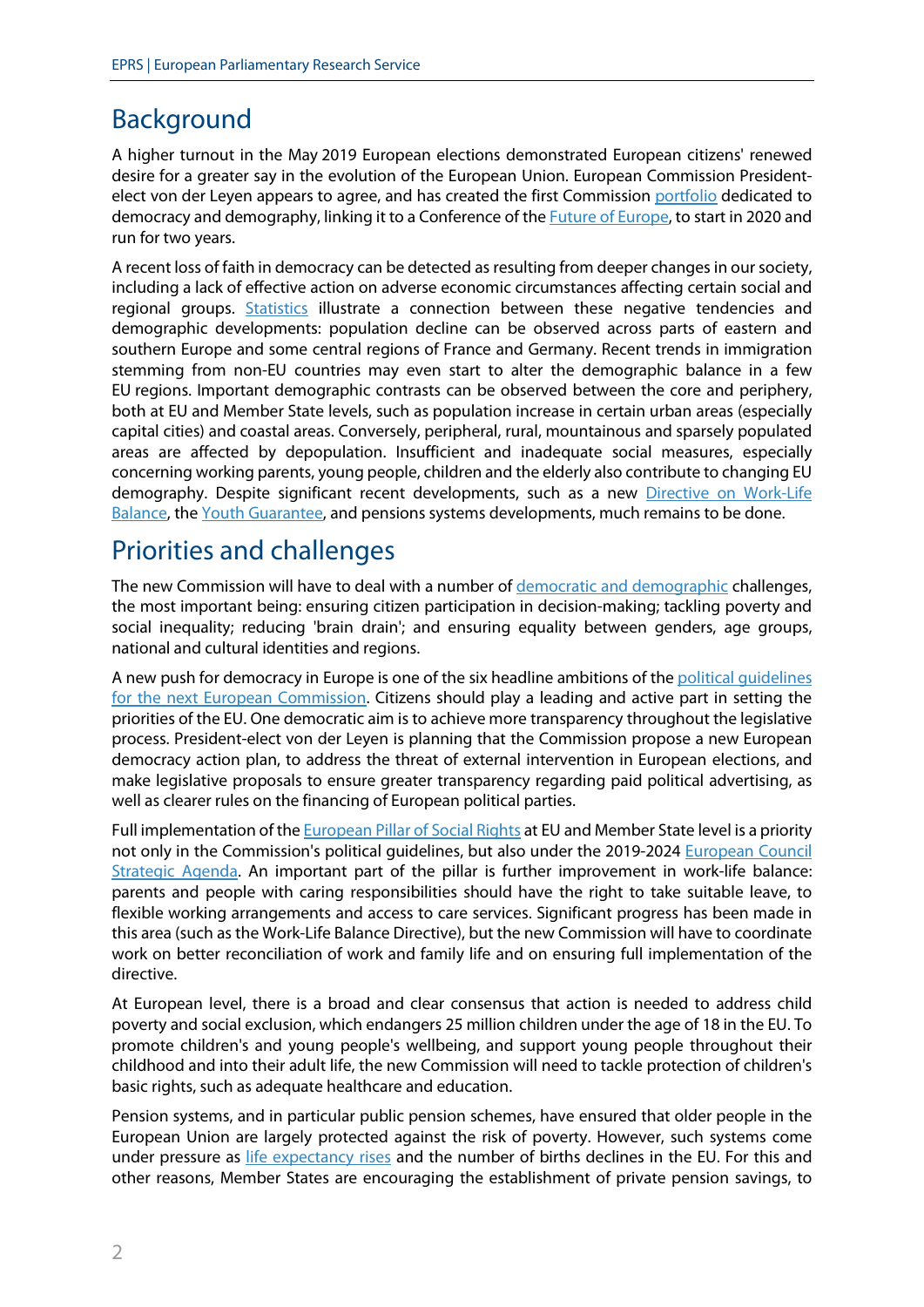soften the burden of ageing populations on social security schemes and to complement public pension benefits. The recently adopted [Pan-European Pension Product](https://eur-lex.europa.eu/legal-content/EN/TXT/?uri=CELEX:32019R1238) (PEPP) could provide a further step in this direction.

#### Main projects

The Conference on the [Future of Europe,](https://ec.europa.eu/commission/priorities/democratic-change/future-europe/white-paper-future-europe_en) which President-elect von der Leyen envisages running for two years from 2020, should bring citizens of all ages from across the EU together with representatives of civil society and European institutions. The idea is to offer a platform where citizens' major concerns can be freely expressed, in order to take them into account in the work of the institutions. The Vice-President-designate for Democracy and Demography should work together with the Parliament and the Council to agree on the concept, structure, timing and scope of the conference, and to facilitate citizens' participation.

The Commission also seeks to help affected social and regional groups of citizens to respond in the best possible way to the challenges of demographic transition. Based on the work o[f Eurostat,](https://ec.europa.eu/eurostat/home?) Vice-President-designate Šuica should prepare, through an extensive mapping exercise, an analysis of the impacts of demographic change on these different groups and identify actions to be taken. In this context, she is tasked with coordinating the elaboration of a long-term vision for rural areas, by addressing issues such as demographic change, connectivity, the risk of poverty and limited access to services.

Also in the context of demography, Vice-President-designate Šuica is expected to present a green paper on ageing, analysing long-term impacts of an ageing society on care and pensions, and the ability of social protection systems to deal with the needs of the ageing population.

Another priority of the new Commission is to focus on children's needs and rights. Through the establishment and the coordination of the ne[w Child Guarantee,](https://ec.europa.eu/social/BlobServlet?docId=20728&langId=en) the Commission will seek to ensure that children can access the services needed to grow up healthy and safe. This work will be complemented by a comprehensive strategy on the rights of the child.

## European Parliament

The European Parliament contributed substantially to the discussion on the Future of Europe, holdin[g Future of Europe debatesf](https://www.europarl.europa.eu/RegData/etudes/IDAN/2019/637948/EPRS_IDA(2019)637948_EN.pdf)rom early 2018 to April 2019. Heads of State or Government were invited to address Parliament's plenary sessions, with full freedom to express their views and to debate their position on the future development of the EU with Members of the European Parliament. In the political quidelines for the next European Commission, Ursula von der Leyen points out that the Commission intends to give a stronger democratic role to the European Parliament, as representative of the voice of European citizens, in initiating legislation. Von der Leyen indicates that the Commission is committed to responding with legislative proposals to the Parliament's resolutions calling for legislative acts (under Article 225 of the Treaty on the Functioning of the European Union).

In a 2013 [resolution,](https://www.europarl.europa.eu/sides/getDoc.do?type=TA&language=EN&reference=P7-TA-2013-204) the European Parliament welcomed the introduction of a Pan-European pension product (PEPP), proposed by the Commission to develop both funded, complementary occupational pensions and individual schemes. In 2018, the Parliament also decided to respond to the Commission's recommendation on the tax treatment of PEPPs, with a [resolution](https://www.europarl.europa.eu/doceo/document/TA-8-2019-0358_EN.html) based on an own-initiative report, calling on the Council to put forward proposals to incentivise PEPP savers, such as: giving the same tax relief to the PEPP as is given to national products; specific PEPP tax relief harmonised at EU level in a multilateral tax agreement between Member States; and granting a specific (fixed amount or percentage) subsidy to PEPP savers.

A 2016 Parliament [resolution](https://www.europarl.europa.eu/doceo/document/TA-8-2016-0338_EN.html?redirect) on work-life balance pointed out that social welfare rights are not always granted throughout the entire duration of parental leave, and called for the extension of the minimum duration of parental leave. Another [resolution](http://www.europarl.europa.eu/doceo/document/TA-8-2016-0312_EN.html?redirect) adopted the same year highlights that